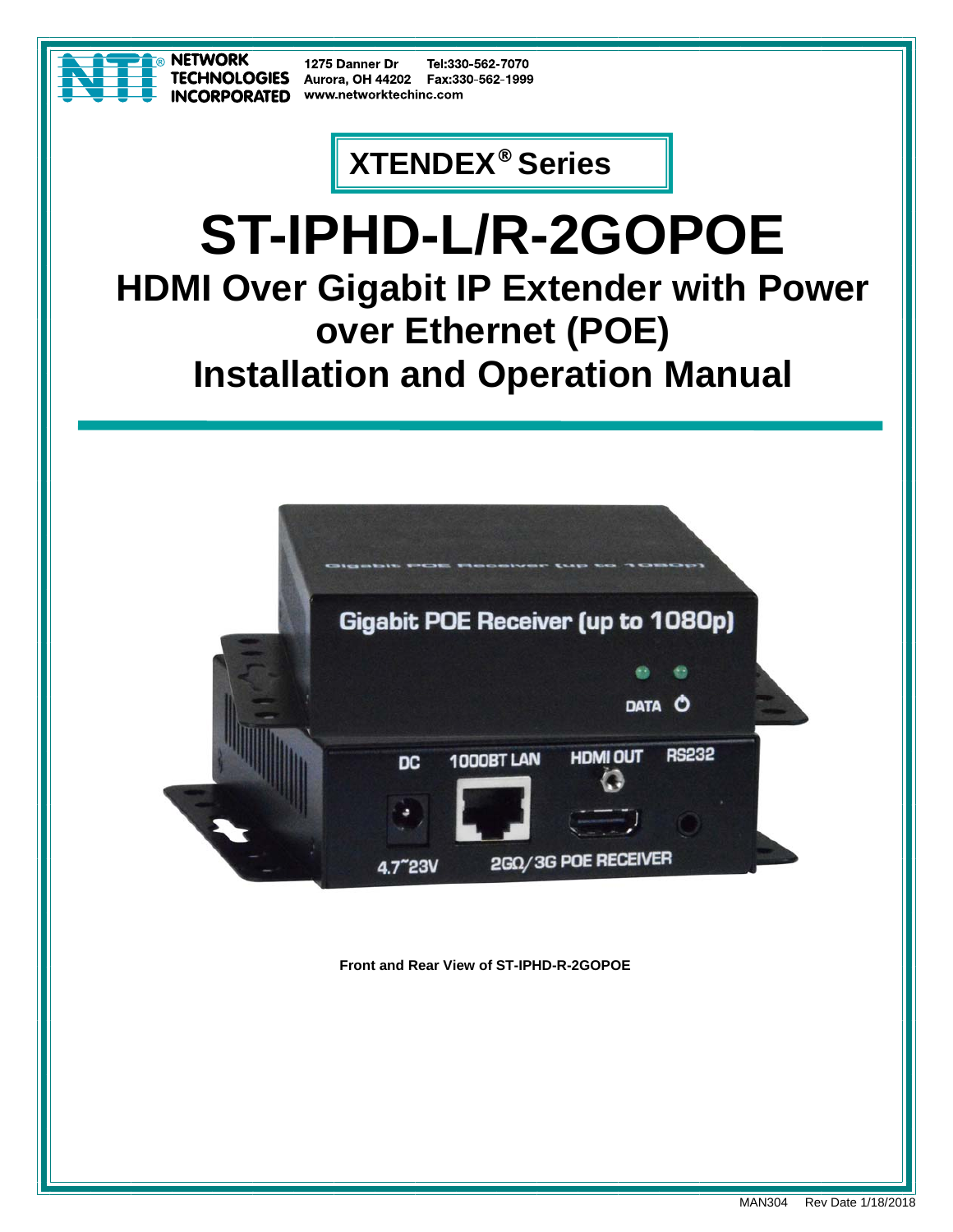### **TRADEMARK**

XTENDEX is a registered trademark of Network Technologies Inc in the U.S. and other countries.

#### **COPYRIGHT**

Copyright © 2018 by Network Technologies Inc. All rights reserved. No part of this publication may be reproduced, stored in a retrieval system, or transmitted, in any form or by any means, electronic, mechanical, photocopying, recording, or otherwise, without the prior written consent of Network Technologies Inc, 1275 Danner Drive, Aurora, Ohio 44202.

### **CHANGES**

The material in this guide is for information only and is subject to change without notice. Network Technologies Inc reserves the right to make changes in the product design without reservation and without notification to its users.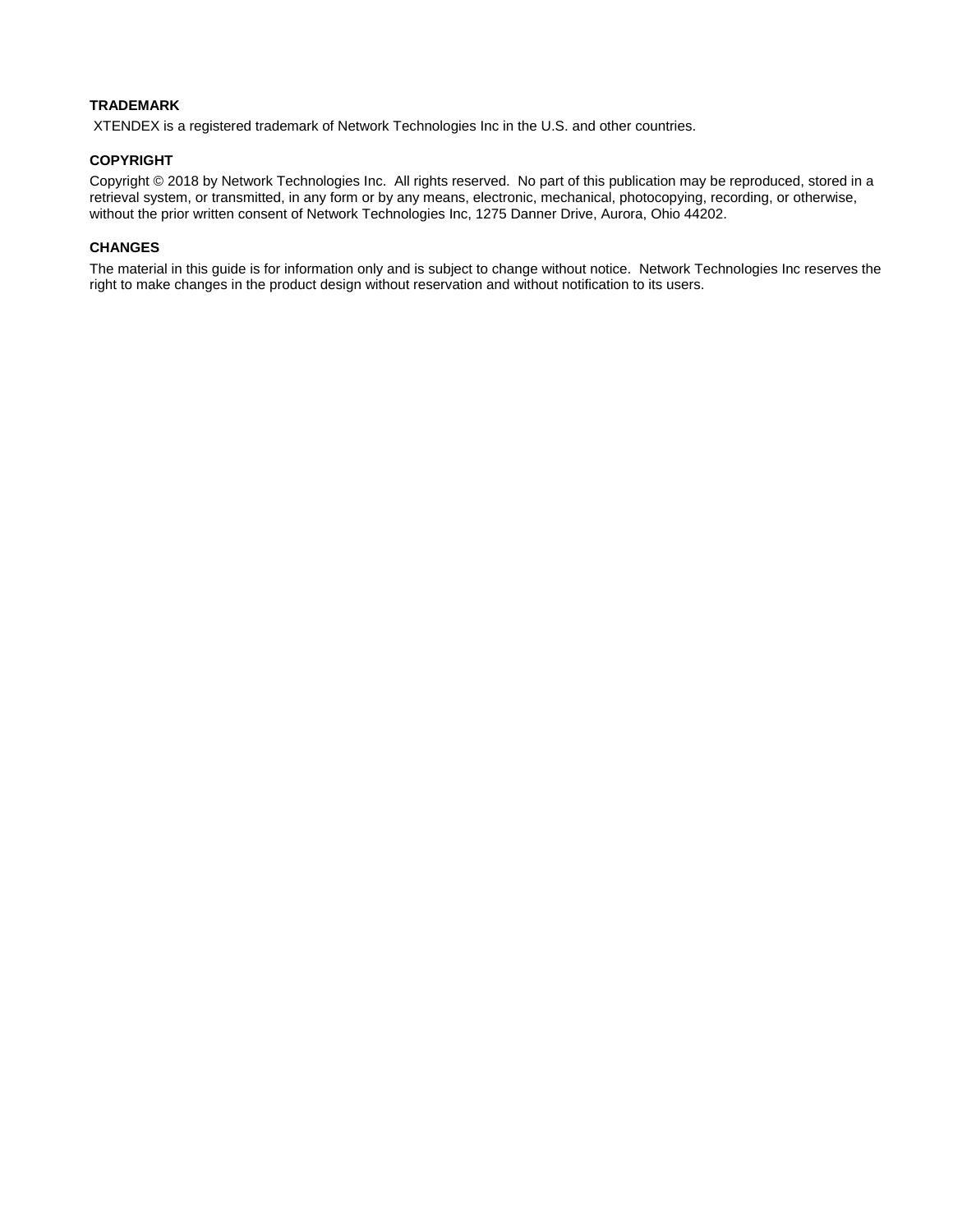### **TABLE OF CONTENTS**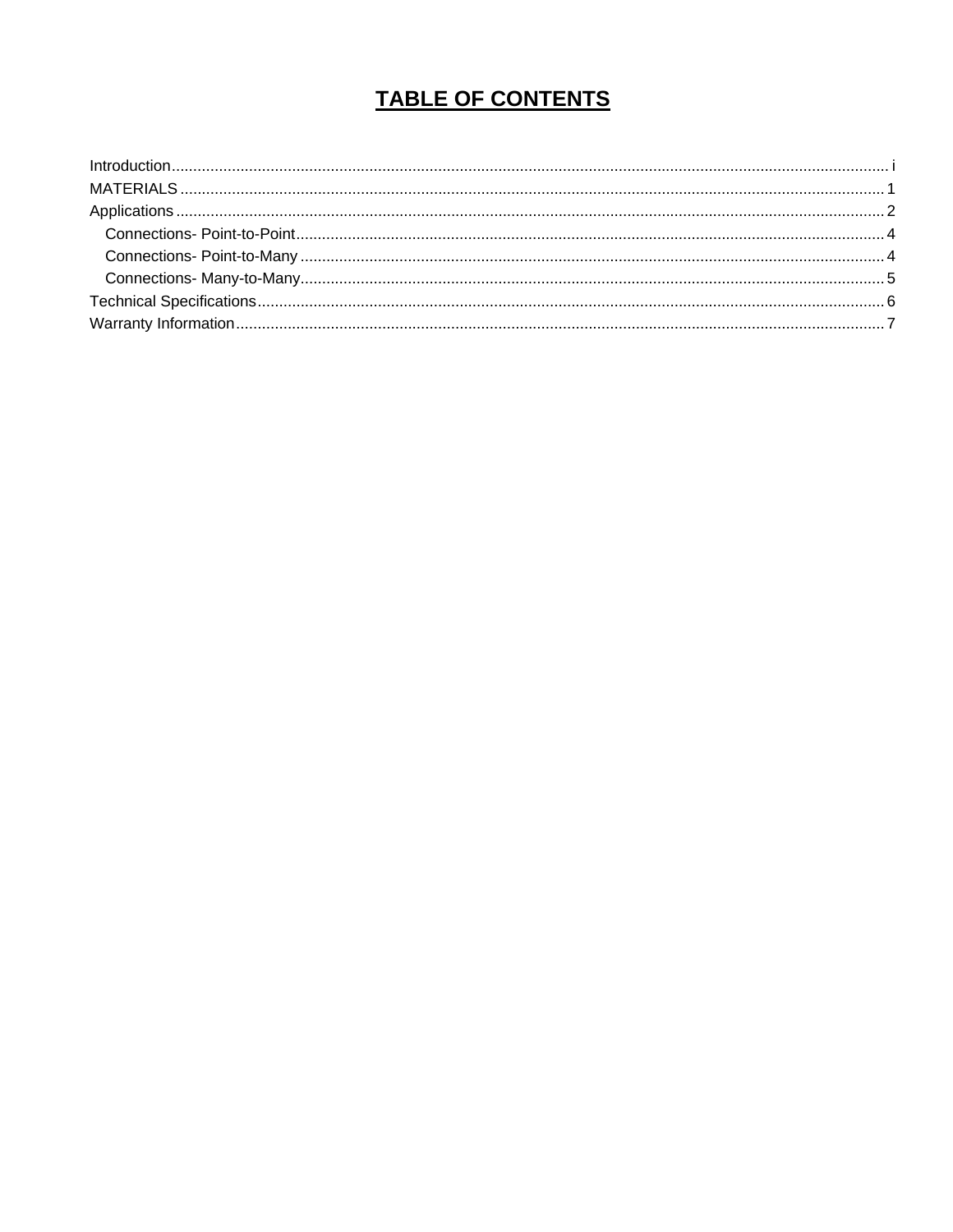### **INTRODUCTION**

The XTENDEX® HDMI Over Gigabit IP Extender multicasts digital video and audio signals to one or more receivers up to 333 feet away over a 1000BASE-T Gigabit Network connected with CAT5e/6/7 cable. Each HDMI Over Gigabit IP Extender consists of a local unit that connects to an HDMI source, and a remote unit that connects to an HDMI display. The local and remote units can be connected together for a Point-to-Point connection via CATx cable or a Point-to-Many connection via a network switch. Support for multiple transmitters (Many-to-Many connection) requires a managed network switch.

### **Features**

- Supports HDTV resolutions to 1080p.
- Ideal solution for digital signage applications.
- Power over Ethernet (PoE) power supply not required at the local or remote unit.
- Broadcast real-time HDMI video and audio signals to multiple display locations with a managed or unmanaged (also known as non-managed) network switch. Network switch must support Jumbo Frames.
- Transmits an HDMI signal over one CAT5e/6/7 cable.
- Supports video wall installations from 1x2 to 16x16 screens.
- Plug-and-Play installation allows receivers to find the transmitter automatically on the same network. (Network configuration may be required for Managed network switch.)
- Easily expandable. Add remote units as you add monitors.
- Built-in scaler watch compatible sources at 1080p.
- Supports 2-way RS232 commands (control software on a PC, or other automated control system hardware such as Control4 or Crestron) to control any devices attached to the matrix using RS232.
- Integrated mounting brackets for easy surface/wall mounting.
- Inexpensive CAT5e/6/7 cable replaces bulky video cables.
- Support for multiple transmitters requires a Managed network switch with VLAN/IGMP support. Standard LAN switches can only support one transmitter.
- Each VLAN acts as a separate HDMI Over IP Channel on the network.
- One transmitter can connect up to 200 receivers using cascaded managed network switches.
- Cascade managed network switches up to 3 levels, allowing the farthest display to be located up to 1,000 feet away from the source device. Each receiver can be located up to 333 feet from the managed switch.
- For a point-to-many connection, a standalone network with an unmanaged network switch, hub, or router can be used instead of a managed network switch.
	- It is not recommended to use any other network devices on this standalone network as it may cause a degradation in performance.
	- Use a PC to access the built-in HTTP Interface of the managed network switch to control what signal is being watched at each location.
	- Use a Telnet client to access any receiver on the VLAN or network.
- Customizable EDID table on local unit.
- HDCP compliant.
- Local and remote units must be in the same LAN. The units do not support WAN connections.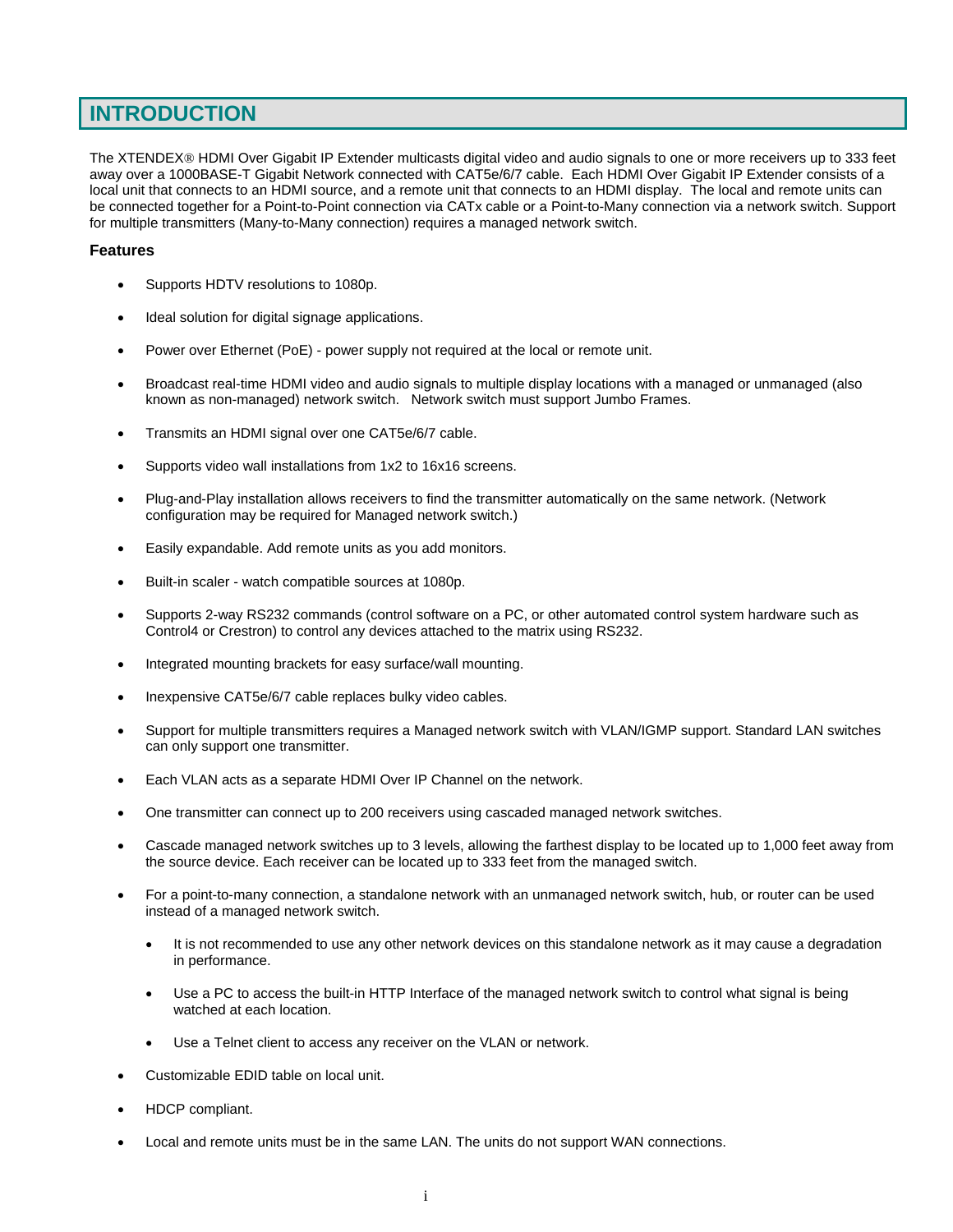### **MATERIALS**

### **Materials supplied:**

• NTI ST-IPHD-L or R-2GOPOE Transmitter or Receiver

### **Materials** *Not* **supplied but** *REQUIRED:*

### **Cables**

- Use HD-xx-MM cable to connect an HDMI source or display.
- Use DVI-HD-xx-MM cable to connect a DVI source or display.
- Use CAT5e/6/7 UTP straight through cable for TIA/EIA-568B wiring terminated with standard RJ45 connectors.

#### **Power**

- Power over Ethernet: With a switch that supports Power over Ethernet, a power supply is not required at the local or remote unit.
- Without Power over Ethernet, the Local and remote unit each require a country-specific AC adapter sold separately (PWR-SPLY-IPHD2GO 100 to 240 VAC at 50 or 60 Hz via AC adapter)

*Cables and AC adapters can be purchased from Network Technologies Inc by calling (800) 742-8324 (800-RGB-TECH) in the US and Canada or (330) 562-7070 (worldwide).*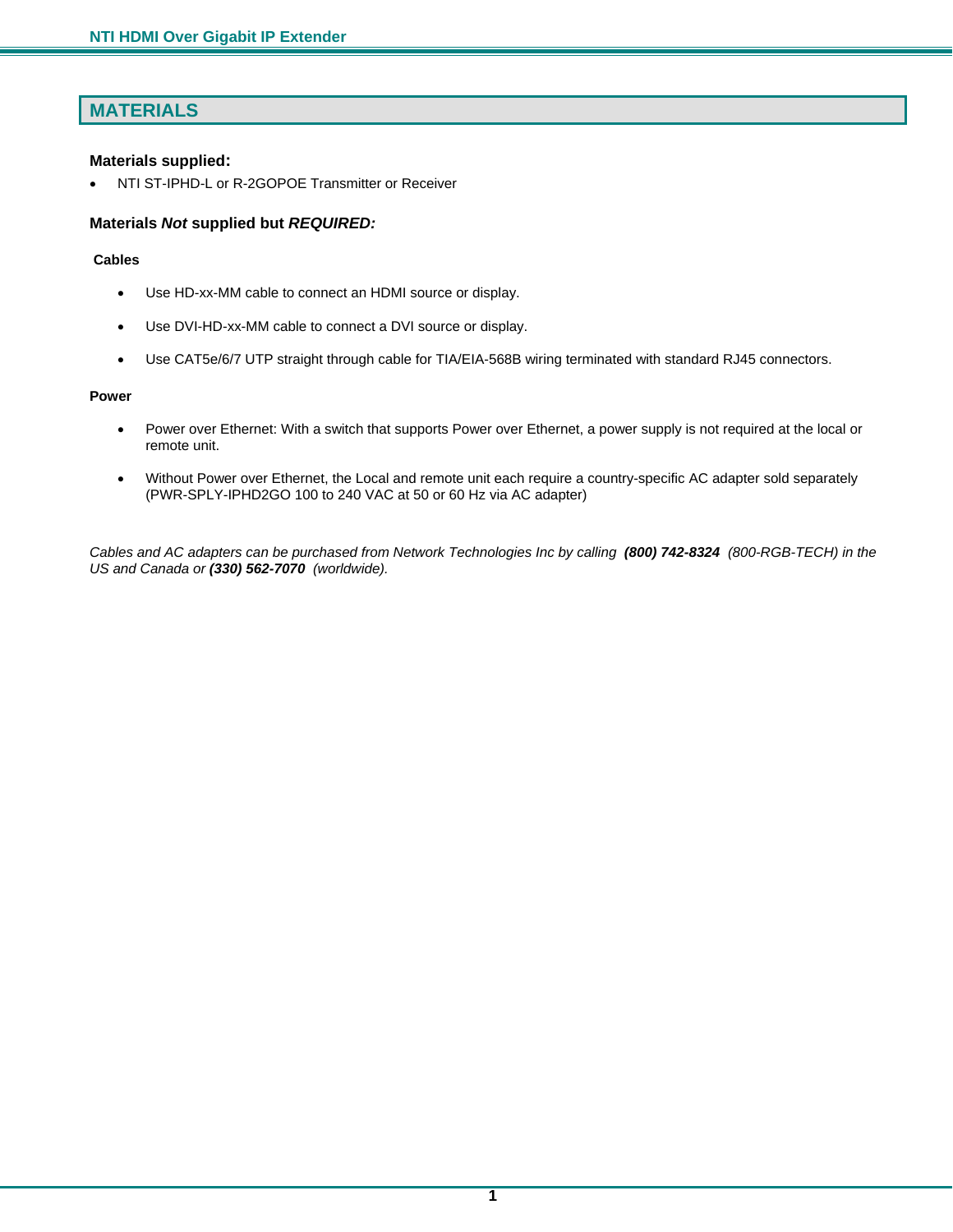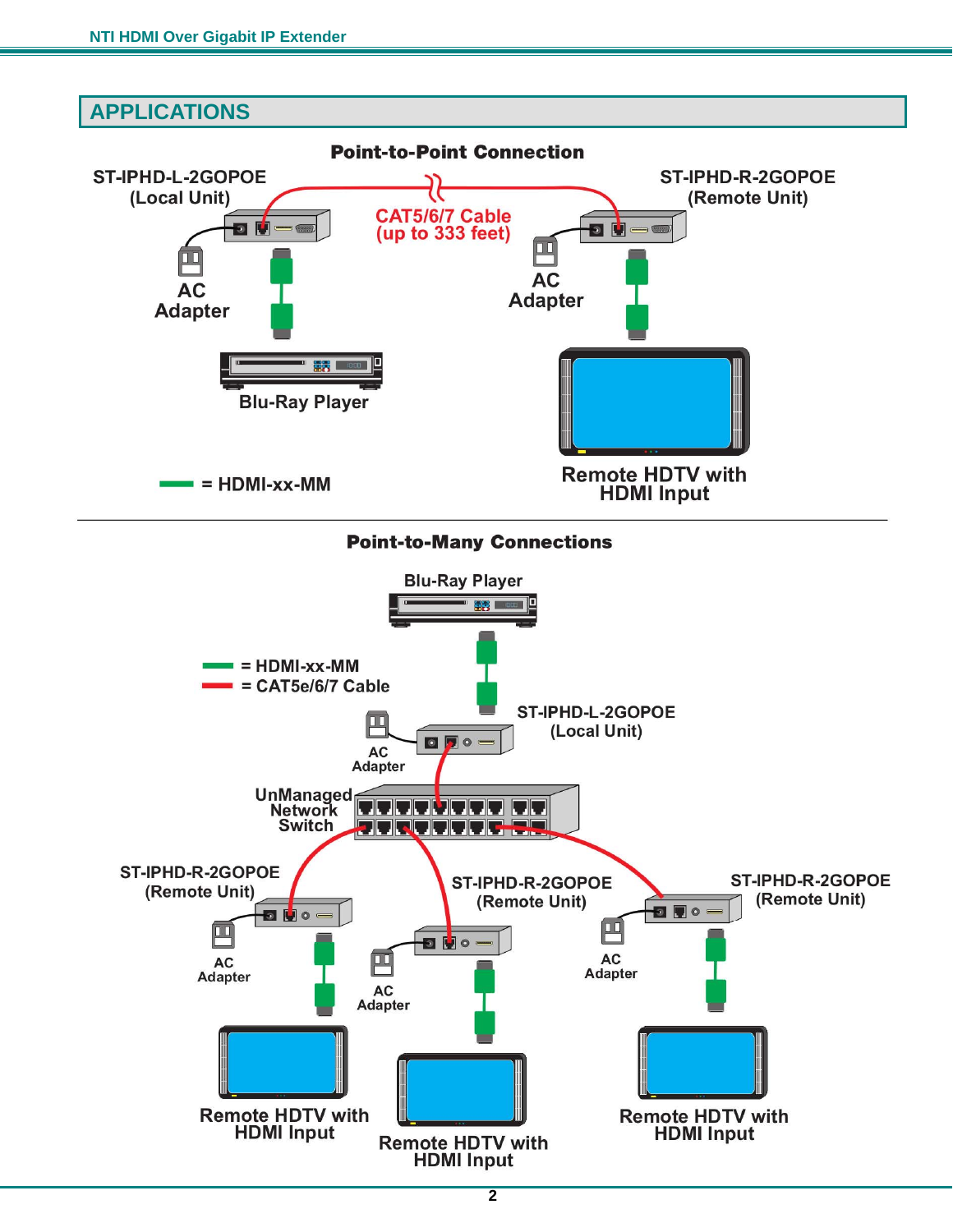

#### **3**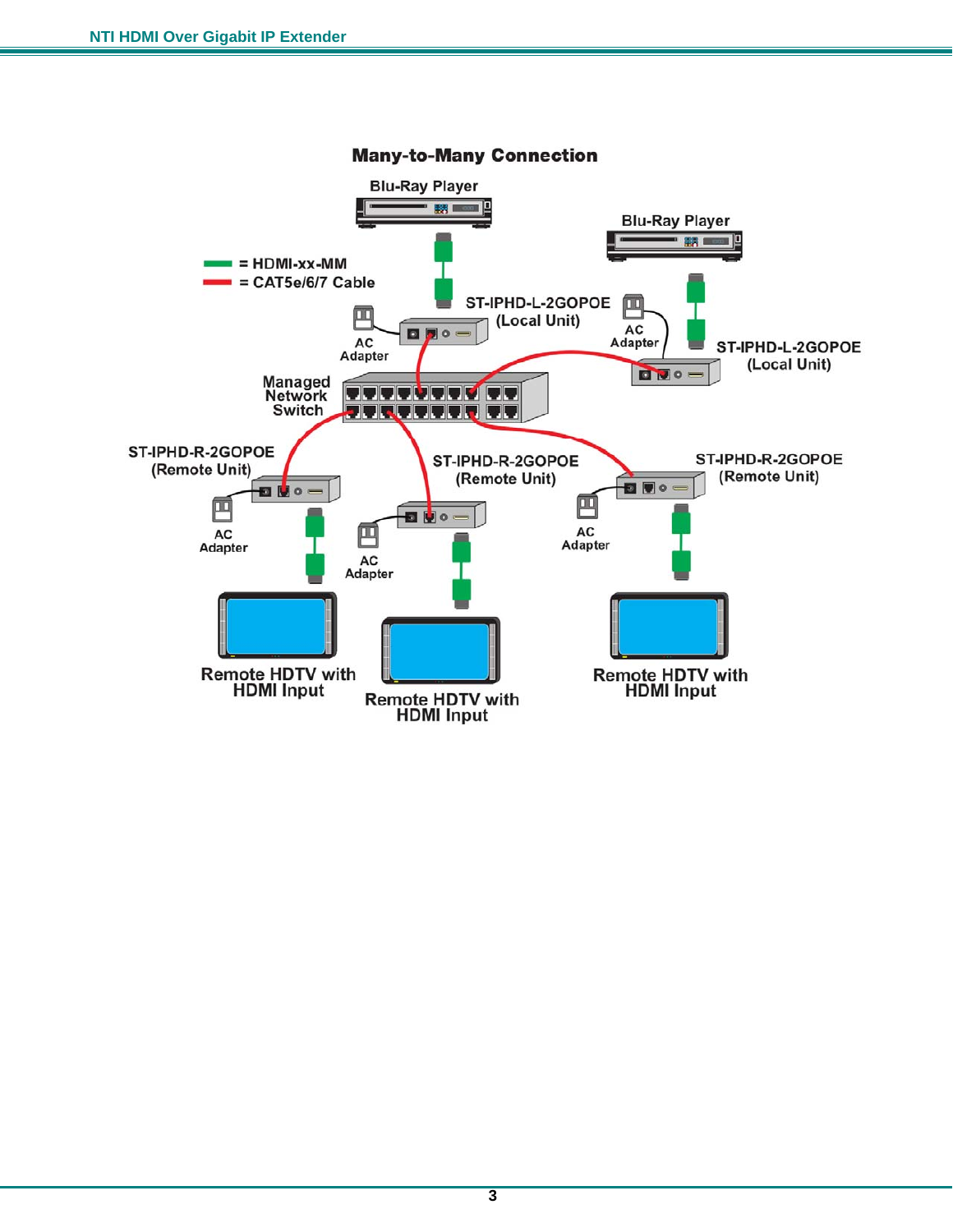### **Connections- Point-to-Point**

1. Connect a CAT5/6/7 cable up to 333 feet in length between the "1000BT LAN" ports of the Transmitter and Receiver.

2. Connect an HDMI-xx-MM cable (cables available in 3/6/10/15/20/30/50/75 foot lengths- sold separately) between the video source and the Transmitter.

3. Connect an HDMI-xx-MM cable between the display and the Receiver.

- 4. Power ON the video source and display.
- 5. Connect AC adapters (sold separately) to the Transmitter and Receiver.

Crisp clear video will be displayed on the extended monitor.

### **Connections- Point-to-Many**

1. Connect a CAT5/6/7 cable up to 333 feet in length between the "1000BT LAN" ports of the Transmitter and each Receiver and available ports on a router or managed or unmanaged network switch. Note: The network switch must support Jumbo Frames.

2. If the router or network switch does not support POE, connect AC adapters (sold separately) to the Transmitter and each Receiver.

2. Connect an HDMI-xx-MM cable (cables available in 3/6/10/15/20/30/50/75 foot lengths- sold separately) between the video source and the Transmitter.

3. Connect an HDMI-xx-MM cable between the display and the Receiver.

4. Power ON the video source and displays. Video from the source should be displayed on all monitors.

If the video from the source is desired to be spread over a group of monitors in a video wall configuration, software is included in each Transmitter and Receiver to support a video wall that includes up to 8 rows of monitors with a maximum of 16 monitors in each row. 3.

To configure the video wall software, first Use Bonjour Browser to identify the IP Addresses of the Transmitter and Receivers.

- 1. Open the browser from a PC connected to the same subnet the transmitters and receivers are on.
- 2. Click on the "WEB Server HTTP" option under Services.
	- In the browser window, the Transmitter will be identified as the "ast-gateway" and Receivers as "ast-clients"
- 3. Double-click on the "HTTP on ast-gateway0000" to open the web interface of the Transmitter.
- 4. Click on the video wall tab and follow the instructions under "Video Wall Guide".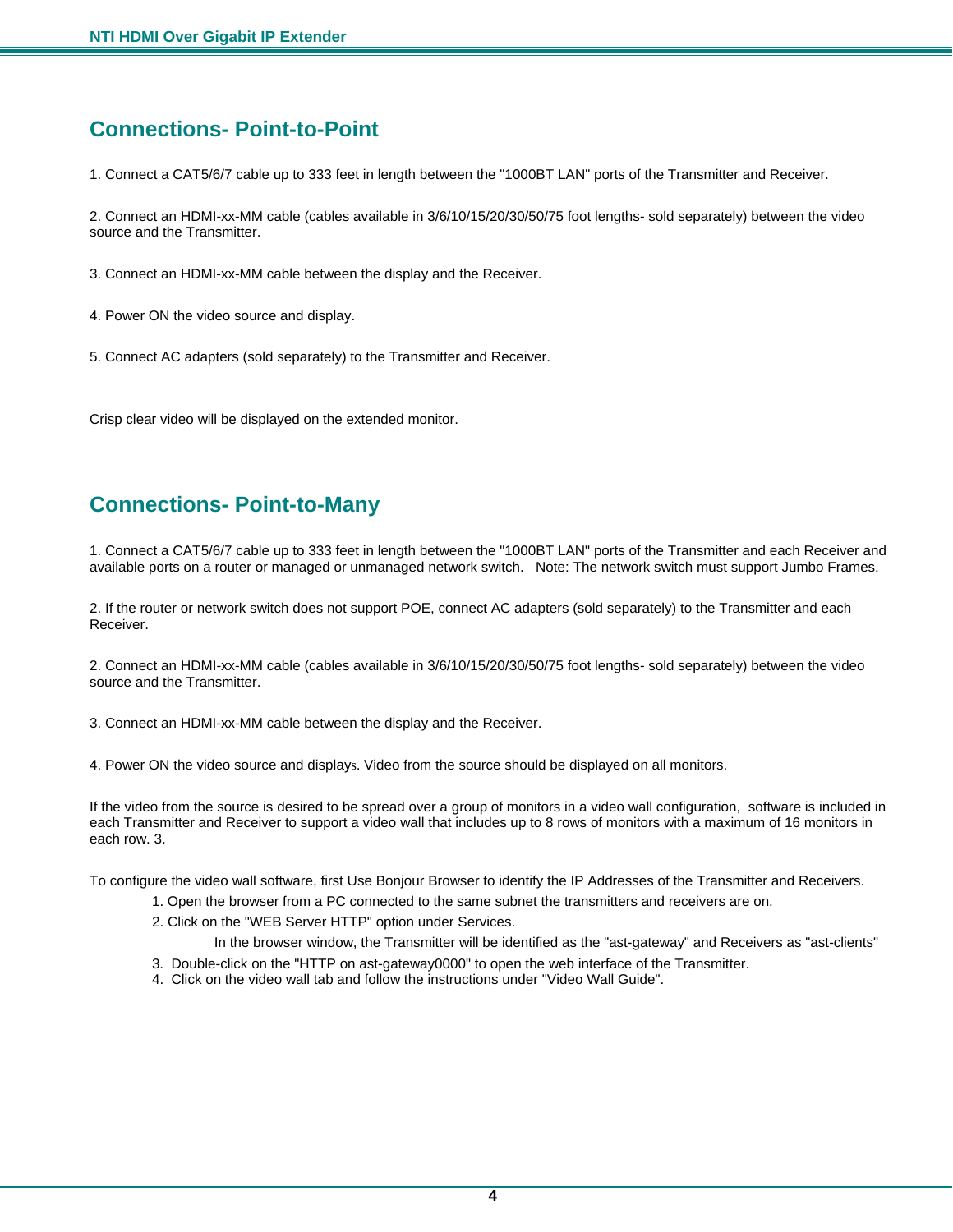### **Connections- Many-to-Many**

Using the ST-IPHD-2GOPOE for a Many-to-Many configuration requires connection of all Transmitters and Receivers to a managed network switch and additional configuration software. For more information on the configuration of a Many-to-Many system, contact us at sales@ntigo.com.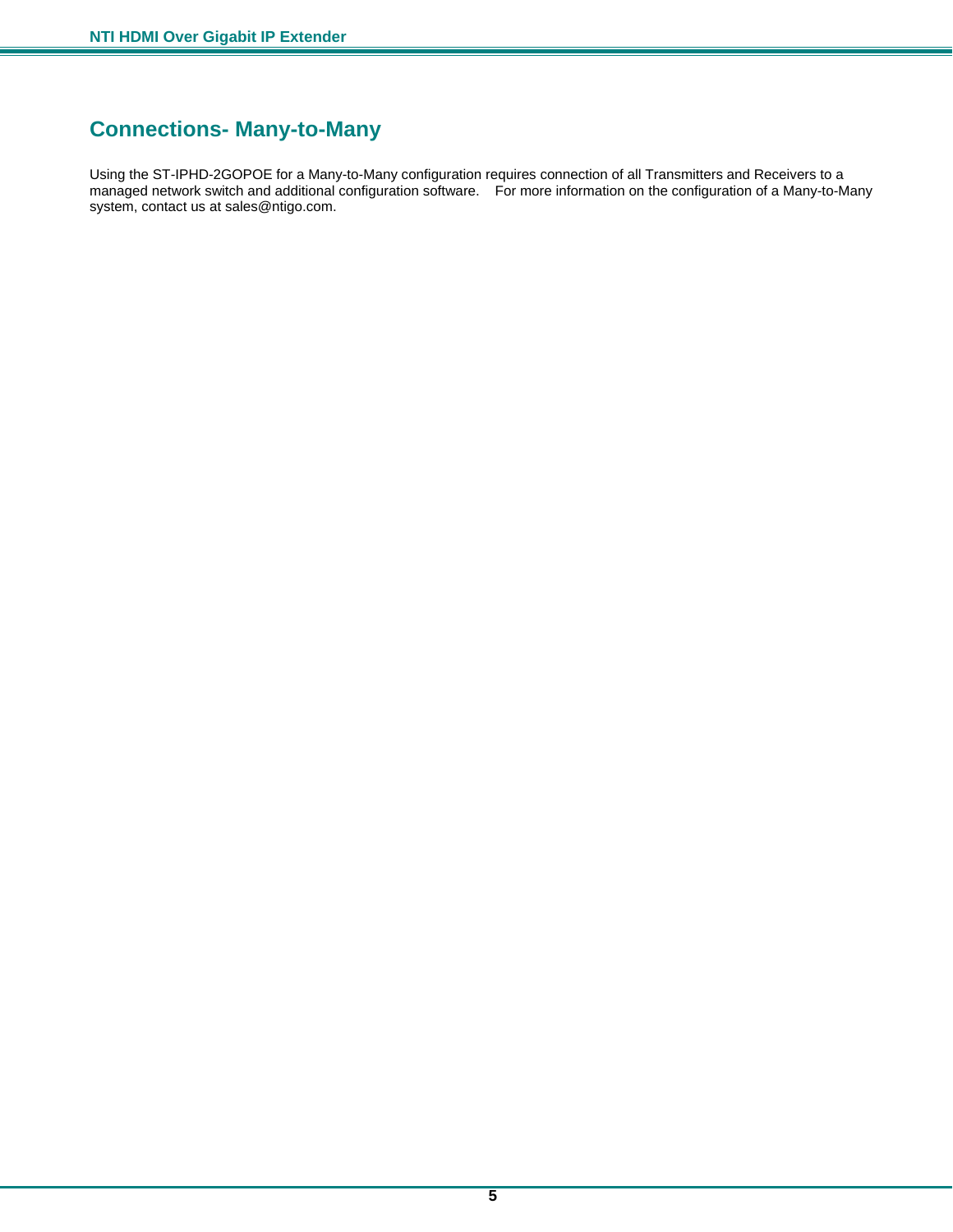### **TECHNICAL SPECIFICATIONS**

LAN Bandwidth: 180 to 500 Mbps

Protocol: IP, UDP, TCP, ICMP, and IGMP

Supports video wall installations from 1x2 to 16x16 screens. (See Control Methods for details.)

### **Local Unit**

- One female HDMI-A port for source connection.
- One female 1000Mbps RJ45 port for sending high definition video/audio signals and DDC signal.
- One female 3.5mm jack for RS232.
- Class 3 PoE compatible (10 watts maximum).

#### **Remote Unit**

- One female HDMI-A port for HDTV or computer display.
- One female 1000Mbps RJ45 port for receiving high definition video/audio signals and DDC signal.
- Signal type: HDMI, HDCP compliant.
- Supports HDTV resolutions to 1080p and computer resolutions to 1920x1200.
- Supports multichannel compressed audio (Dolby Digital, DTS, THX) through HDMI compatible TVs or audio receivers.
- One female 3.5mm jack for RS232.
- Class 3 PoE compatible (10 watts maximum).

### **Power**

- Power over Ethernet: With a switch that supports Power over Ethernet, a power supply is not required at the local or remote unit.
- Local and remote unit: 100 to 240 VAC at 50 or 60 Hz via AC adapter (not included).
- Country-specific AC adapter sold separately (PWR-SPLY-IPHD2GO).

### **Cables**

- Use HD-xx-MM cable to connect an HDMI source or display (not included).
- Use DVI-HD-xx-MM cable to connect a DVI source or display (not included).
- Use CAT5e/6/7 UTP straight through cable for TIA/EIA-568B wiring terminated with standard RJ45 connectors (not included).

### **Max Distance**

330 feet (100 meters) over CAT5e/6/7 cable.

#### **Dimensions**

WxDxH (in): 4.76x4.92x1.18 (121x125x30 mm).